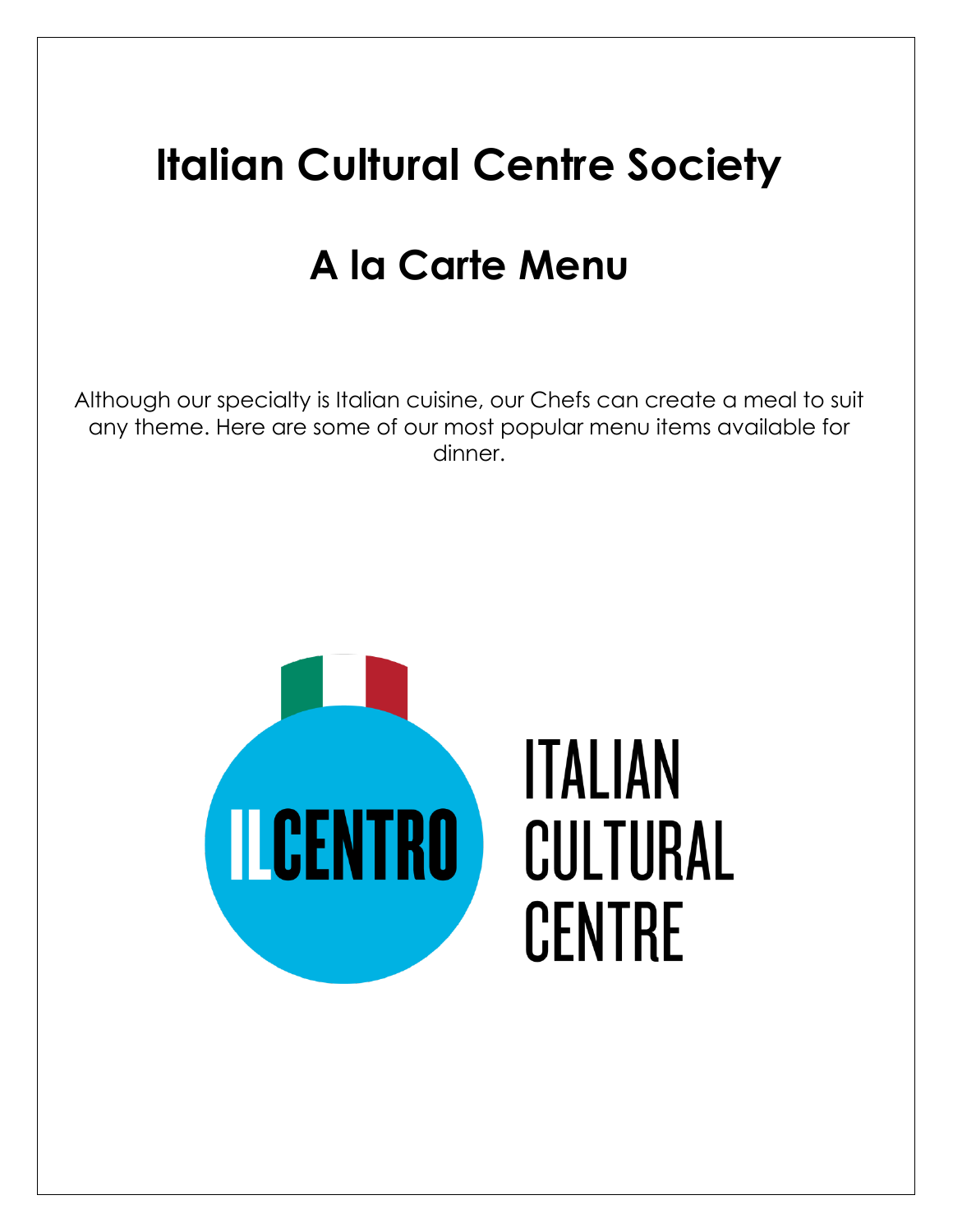

### Please contact us: [Fabio@iccvancouver.ca](mailto:Fabio@iccvancouver.ca) [www.iccvancouver.ca](http://www.iccvancouver.ca/)

#### **Dinner Items to Create Your Own Menus** *(Prices per person)*

## **Appetizers and Starters**

| Selection of Italian Buns and Flatbread                                        | \$3.00  |
|--------------------------------------------------------------------------------|---------|
| Italian Antipasto Plate                                                        | \$13.00 |
| Marinated Vegetables, Prosciutto and Fresh Melon, Sliced Tomato and Bocconcini |         |
| Antipasto (as above) with Calamari Salad                                       | \$18.00 |

## **Pasta**

*Penne is the standard for plated services; however other types of pasta are available upon request.*

#### **Please Choose from the following sauces:**

| Classic Il Centro Tomato Sauce                                                     | \$14.50 |
|------------------------------------------------------------------------------------|---------|
| Tomato with Olives and Basil                                                       | \$14.50 |
| Creamy Tomato Rosé                                                                 | \$14.50 |
| <b>Sundried Tomato and Olive Pesto</b>                                             | \$14.50 |
| Primavera with Fresh Vegetables                                                    | \$15.50 |
| Pesto Cream                                                                        | \$16.00 |
| Roasted Garlic Aglio'Olio with Seasonal Vegetables                                 | \$16.00 |
| Meat Sauce (Contains Pork and Beef)                                                | \$16.00 |
| "Con Cime di Rapa" Rapini, Garlic, Anchovies, and Chili                            | \$17.00 |
| "Il Caboto" Fresh Salmon in a Creamy Lemon Sauce                                   | \$17.50 |
| <b>Specialty Pasta</b>                                                             |         |
| Il Centro's Famous Homemade Lasagna<br>Available in Meat or Vegetarian             | \$18.50 |
| Ravioli (Pick One)<br>Mushroom, Butternut Squash, Braised Beef, or Spinach Ricotta | \$17.50 |
| Cannelloni (Pick One)<br>Spinach Ricotta, Veal, or Italian Sausage                 | \$17.50 |